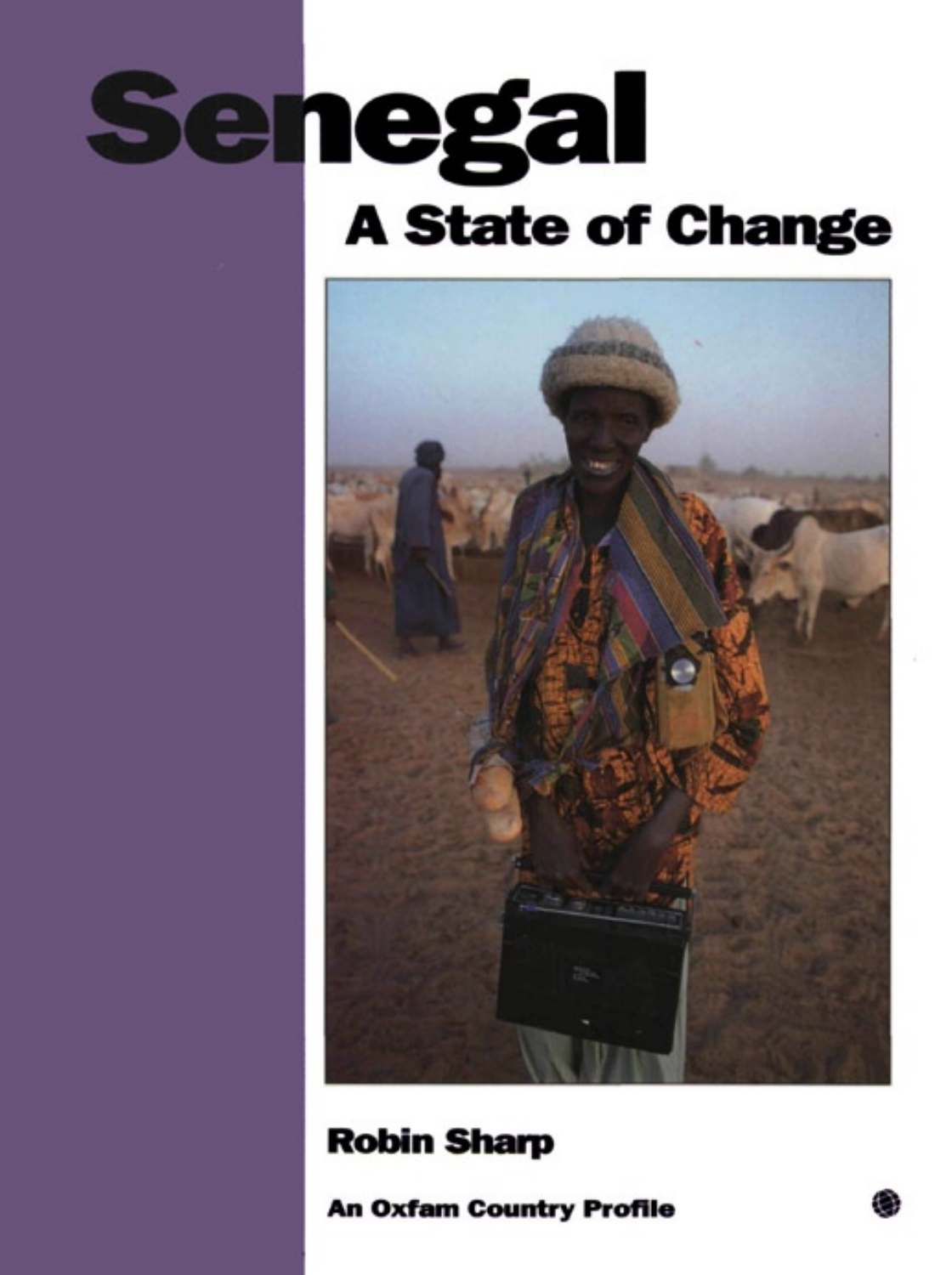## Senegal **A State of Change**

#### **Contents**

The land of the setting sun 3 Travellers from an antique land 6 From slavery to independence 7 Nationhood: a false start 12 Coping with crisis ... *senegalaisement* 14 Magicians, missionaries, and *marabouts* 16 The economy in a nutshell 18 When aid is not the answer 22 By the people, for the people 23 Cash-cropping: a vicious circle 26 Rice at a price 29 'Our wealth is our animals' 31 The harvest of the sea 36 Village roots and city lights 40 Night-time in the shanty-town 43 The family first 44 Schools without books, clinics without medicines 47 Rumblings of discontent 49 The wheels grind slower 51 Relax for *mbalax 54* Sopi! Sopi! Sopi! 57 Facts and figures 60 Dates and events 61 Sources and further reading 63 Acknowledgements 63 Oxfam in Senegal 64

Designed by Oxfam Design Department Published and printed by Oxfam, 274 Banbury Road, Oxford OX2 7DZ, UK ISBN 0 85598 283 7 © Oxfam (UK & Ireland) 1994 Registered charity no. 202918



## **Robin Sharp**